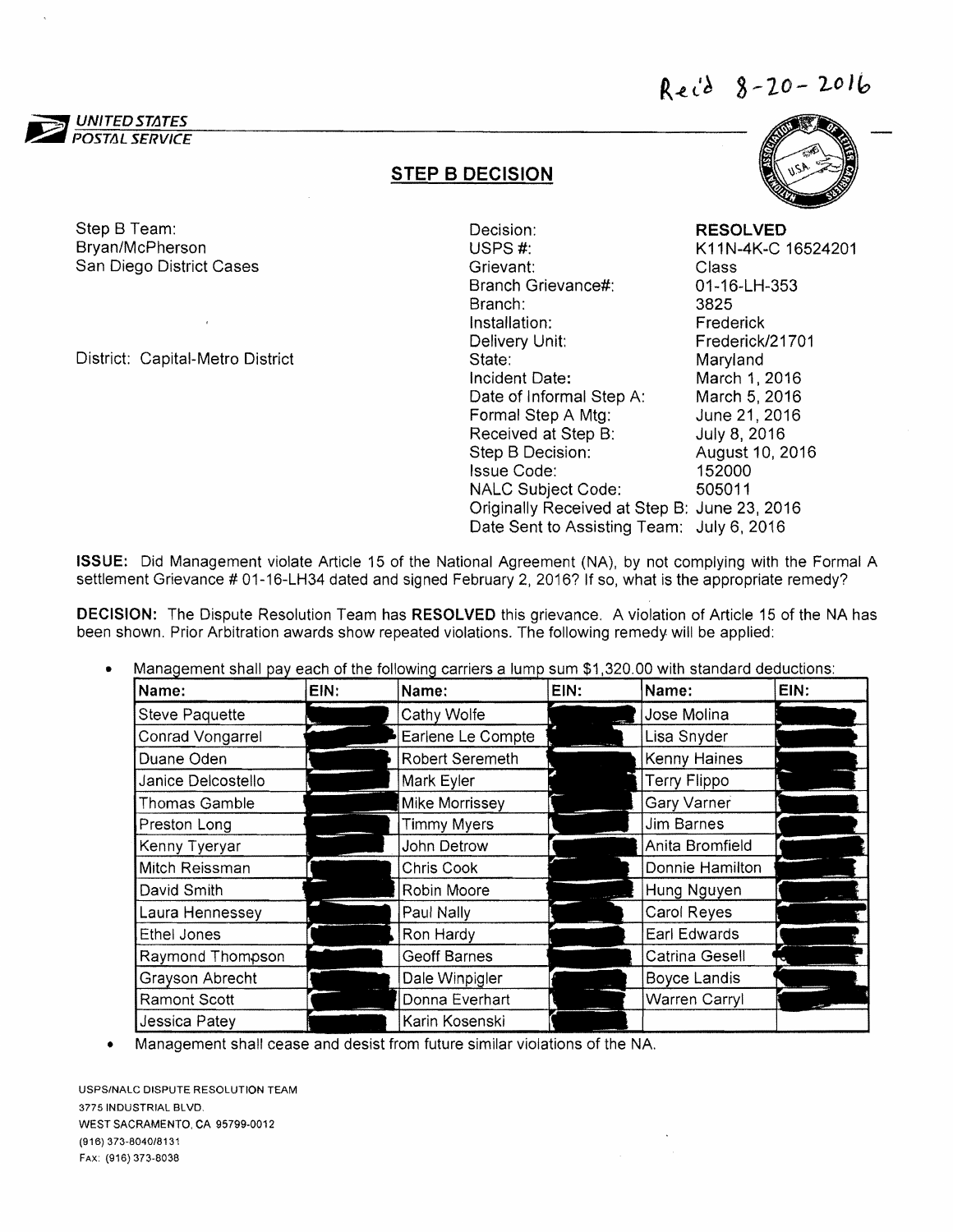stage of the grievance/arbitration procedure are final binding, I want to reiterate our policy on this subject. (Emphasis added)

In a letter to Human Resources Managers (AREA), dated March 20, 1998, then Vice-President, Labor Relations John E. Potter wrote:

Arbitration awards and grievance settlements are final and binding. Compliance is not an option. but a requirement. One of the few acceptable reasons for non-compliance with an arbitration award is if the Postal Service is seeking to have the award vacated in a federal court, which is very rare. No manager or supervisor has the authority to override an arbitrator's award or a signed grievance settlement.

The file shows the request for payment was not submitted until April 26, 2016. The payments were not made within the twenty eight (28) days the local parties have agreed too. Therefore, the Team has agreed to the following remedy.

The Dispute Resolution Team has RESOLVED this grievance. A violation of Article 15 of the NA has been shown. Prior Arbitration awards show repeated violations The following remedy will be applied:

Management shall pay each of the following carriers a lump sum \$1,320.00 with standard deductions: •

| Name:                 | EIN:  | Name:              | EIN:    | Name:               | EIN: |
|-----------------------|-------|--------------------|---------|---------------------|------|
| <b>Steve Paquette</b> | 011   | Cathy Wolfe        | 012     | Jose Molina         | 014  |
| Conrad Vongarrel      | 015   | Earlene Le Compte  | 011     | Lisa Snyder         | 010  |
| Duane Oden            | 013   | Robert Seremeth    | 010     | Kenny Haines        | 014  |
| Janice Delcostello    | [010] | Mark Eyler         | 012     | Terry Flippo        | 013  |
| Thomas Gamble         | 014   | Mike Morrissey     | $_{03}$ | Gary Varner         | 013  |
| Preston Long          | 01    | <b>Timmy Myers</b> | 011     | Jim Barnes          | 014  |
| Kenny Tyeryar         | 014   | John Detrow        | 011     | Anita Bromfield     | 011  |
| Mitch Reissman        | 013   | Chris Cook         | 03      | Donnie Hamilton     | 011  |
| David Smith           | 01    | Robin Moore        | 01      | Hung Nguyen         | 03.  |
| Laura Hennessey       | 010   | Paul Nally         | 012     | Carol Reyes         | 03   |
| Ethel Jones           | 011   | Ron Hardy          | 011     | Earl Edwards        | 01   |
| Raymond Thompson      | 011   | Geoff Barnes       | ั011    | Catrina Gesell      | '0   |
| Grayson Abrecht       | 014   | Dale Winpigler     | [01.    | <b>Boyce Landis</b> | ์01  |
| Ramont Scott          | 034   | Donna Everhart     | 03.     | Warren Carryl       | 03   |
| Jessica Patey         | 0431  | Karin Kosenski     | 036     |                     |      |

- Management shall cease and desist from future similar violations of the NA,.
- Management shall pay NALC Branch 3825 a lump sum \$1,500.00 without deductions.
- The Capital Metro DRT shall be responsible for making the payments.

 $\mathop{\mathsf{Lin}}\nolimits^{\!\!\sim}$ Brvan  $\mathop{\mathsf{In}}\nolimits$ USPS Step B Representative CC:

USPS Step A Rep. (Ms. Spence) Area Labor Relations **The Contract Contract Contract Contract Contract Contract Contract Contract Contract Contract Contract Contract Contract Contract Contract Contract Contract Contract Contract Contract Contract Contrac** District Manager Manager Manager HR Postmaster Manager LR

Enclosure: index

~~.,~p~z:-*..* ~~,y-~'-.. John E. McPherson

NALC Step B Representative

Manager Labor Relations, Area NALC Step A Rep. (Ms. Hennessey) NALC Branch President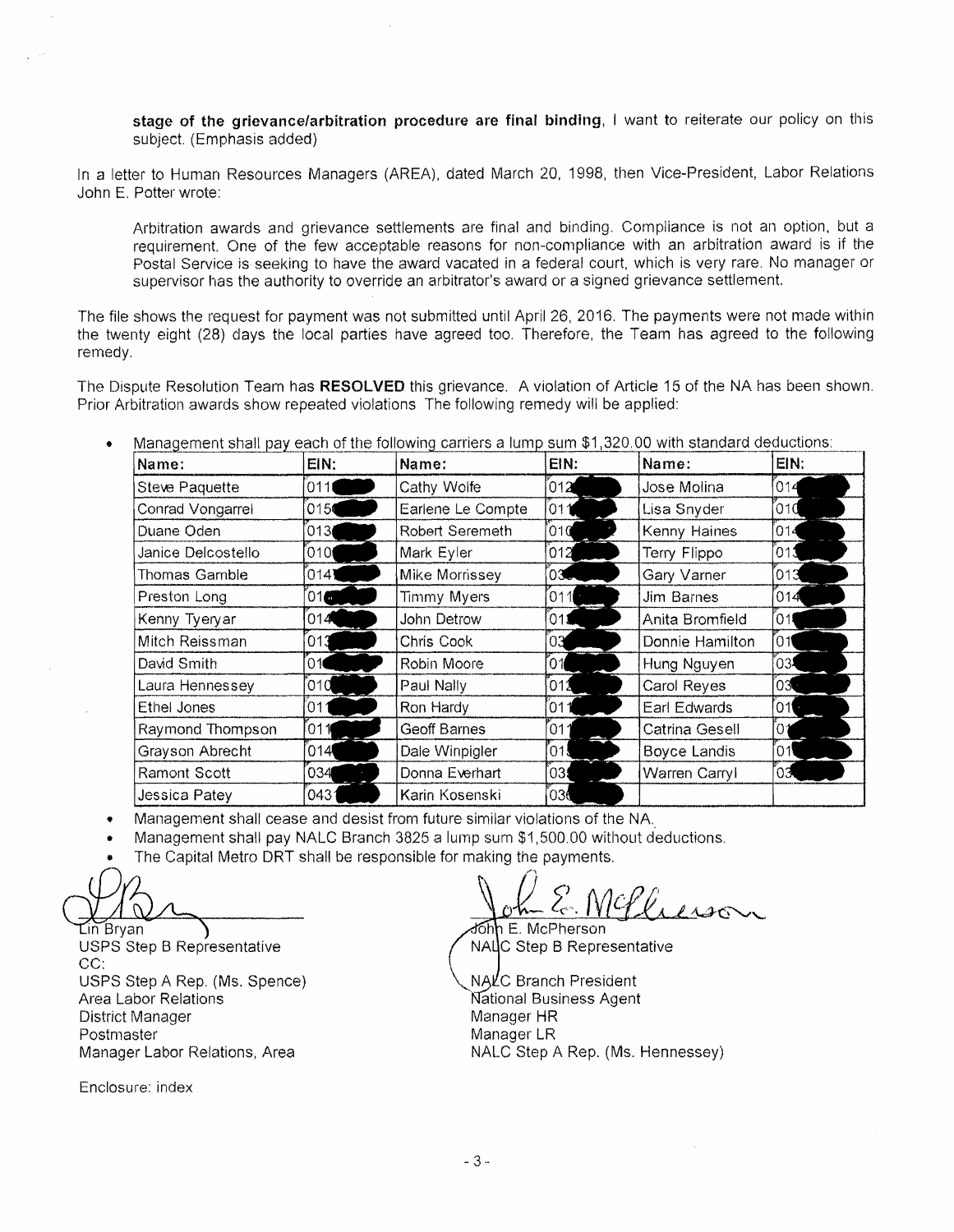- Management shall pay NALC Branch 3825 a lump sum \$1,500.00 without deductions.
- The Capital Metro DRT shall be responsible for making the payments.

EXPLANATION: According to the file, on February 2, 2016, USPS Representative David Coward and NALC Representative Laura Hennessey resolved local grievance #01-16-LH34.The settlement included payments to be made to both non-ODL and ODL carriers. The Adjustment was paid in pay period (PP) 9 of fiscal year (FY) 2016.

The Union contends management failed to comply with Formal A settlement, 01-16-LH34, dated February 2.2016. Payrnent was made ninety four (94) days after the signing of the settlement. Prior grievance settlements have established twenty eight (28) days from the signing of the settlement as a reasonable time for the payments to have been received by the Grievants. Twenty eight (280 days would have been March 1, 2016. The carriers did not receive their payments until May 6, 2016. There have been multiple grievance resolves upholding twenty eight (28) days as reasonable and have awarded a monetary remedy for continued violations.

Management's position is it was never the intent to delay the processing of this pay adjustment. The settlement was signed on February 2, 2016 by USPS Rep Dave Coward and NALC Rep Laura Hennessey. Subsequently USPS Rep Dave Coward transferred from the Postal Service to another government agency. In response to his abrupt departure, Dave House was placed in the position as interim Manager of Labor Relations. Mr, House was challenged with reviewing all outstanding case files as well as addressing new cases. On April 22, 2016 at the urging of the union president an email requesting information on the status of the payment was sent. AN immediate response which included evidence the payment had been made.

JCAM page 15-1 states in relevant part:

Broad Grievance Clause. Article 15.1 sets forth a broad definition of a grievance. This means that most work related disputes may be pursued through the grievance/arbitration procedure. The language recognizes that most grievances will involve the National Agreement or a Local Memorandum of Understanding. Other types of disputes that may be handled within the grievance procedure may include: • Alleged violations of postal handbooks or manuals (Article 19);

• Alleged violations of other enforceable agreements between NALC and the Postal Service, such as Buifding Our Future by Working Together, and the Joint Statement on Violence and Behavior in the Workplace. In his award in national case Q90N-4F-C 94024977, August 16, 1996 (C-15697), Arbitrator Snow found that the Joint Statement constitutes a contractually enforceable agreement between the parties and that the union has access to the grievance procedure to resolve disputes arising under it. Additionally, in his discussion of the case, Snow writes that arbitrators have the flexibility in formulating remedies to consider removing a supervisor from his or her "administrative duties'" if a violation is found. (Note: The National parties disagree over the meaning of "administrative duties;")

• Disputes concerning the rights of ill or injured employees, such as claims concerning fitness-for-duty exams, first aid treatment, compliance with the provisions of the ELM Section 540 and other regulations concerning OWCP claims (Step 4, G90N-4G-C 95026885, January 28, 1997, M-01264). However, decisions of the Office of Workers' Compensation Programs (OWCP) are not grievable matters. OWCP has the exclusive authority to adjudicate compensation claims, and to determine the medical suitability of proposed limited duty assignments;

- Alleged violations of law (Article 5);
- Other complaints relating to wages. hours or conditions of employment.

On March 28,2016 in settlement for grievance #01-16-LH-23 the local parties agreed:

... Moving forward the Union is putting Management on notice that they expect to have money in the hands of the union/employees within twenty eight (28) days on all pay adjustments.

In May of 2002, then USPS Vice-President Patrick Donahoe issued a memorandum (M-01517) that has become the definitive instruction on compliance with grievance settlements. It says:

Headquarters is currently responding to union concerns that some field offices are failing to comply with grievance settlements and arbitration award. While managers are aware that settlements reached in any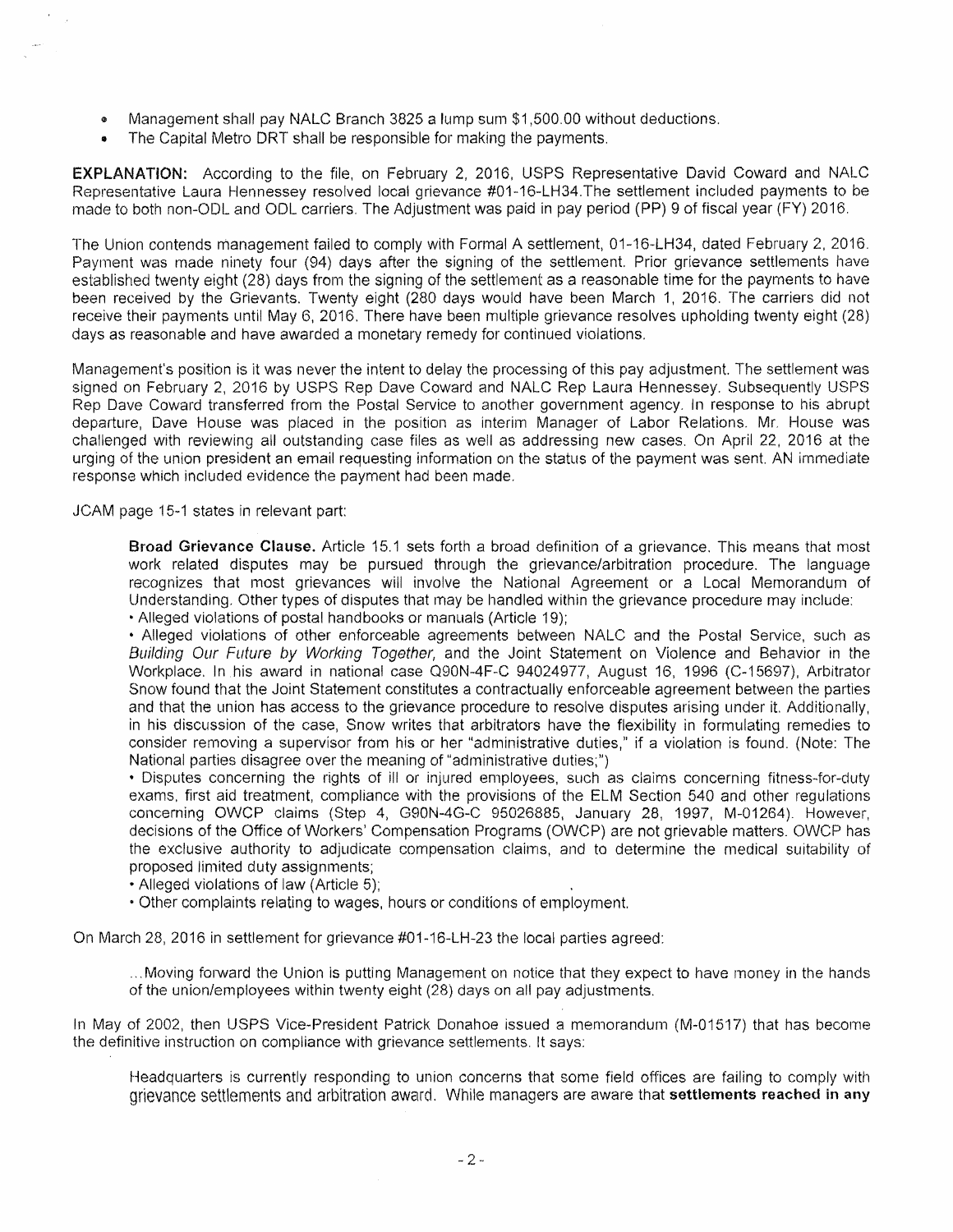#### **INDEX GRIEVANCE USPS: # K11N-4K-C 16524201 local Union: 01-16-lH-353**

#### **The following is a list of enclosures for the grievances as received at Step B:**

PS Form 8190 for Grievance # 01-16-LH-353 -1 page Management's Facts and Contentions - 2 pages GATS Decision Letter - 1 page Information Request - 1 page Email - 1 page Payout Request History for Adjustment - 3 pages View Grievance/Adjustment Record - 1 page Union's Table of Contents - 3 pages Union's Facts and Contentions - 10 pages Email- 1 page Information Request  $-1$  page 2016 Calendar - 1 page Request for Steward Time - 2 pages Email - 1 page Payout Request History for Adjustment - 3 pages Copy of Online Check Stub - 1 page Formal A Resolution 01-16··LH34·- 2 pages GATS Decision Letter - 1 page  $Extension - 2 pages$ JCAM - 2 pages Potter Compliance Letter - 1 page M-01517 - 1 page Potter CBAs Letter - 1 page Formal Step A Resolution - 1 page Kenneth Lerch cover letter  $-1$  page Prior Formal Step Resolution - 4 pages Step B 09032310 - 2 pages Kenneth Lerch cover letter - 1 page Regional Arbitration - 100 pages Kenneth Lerch cover letter  $-1$  page Regional Arbitration - 218 pages Kenneth Lerch cover letter  $-1$  page Formal Step A Resolution - 24 pages

**Total: 396 Panes**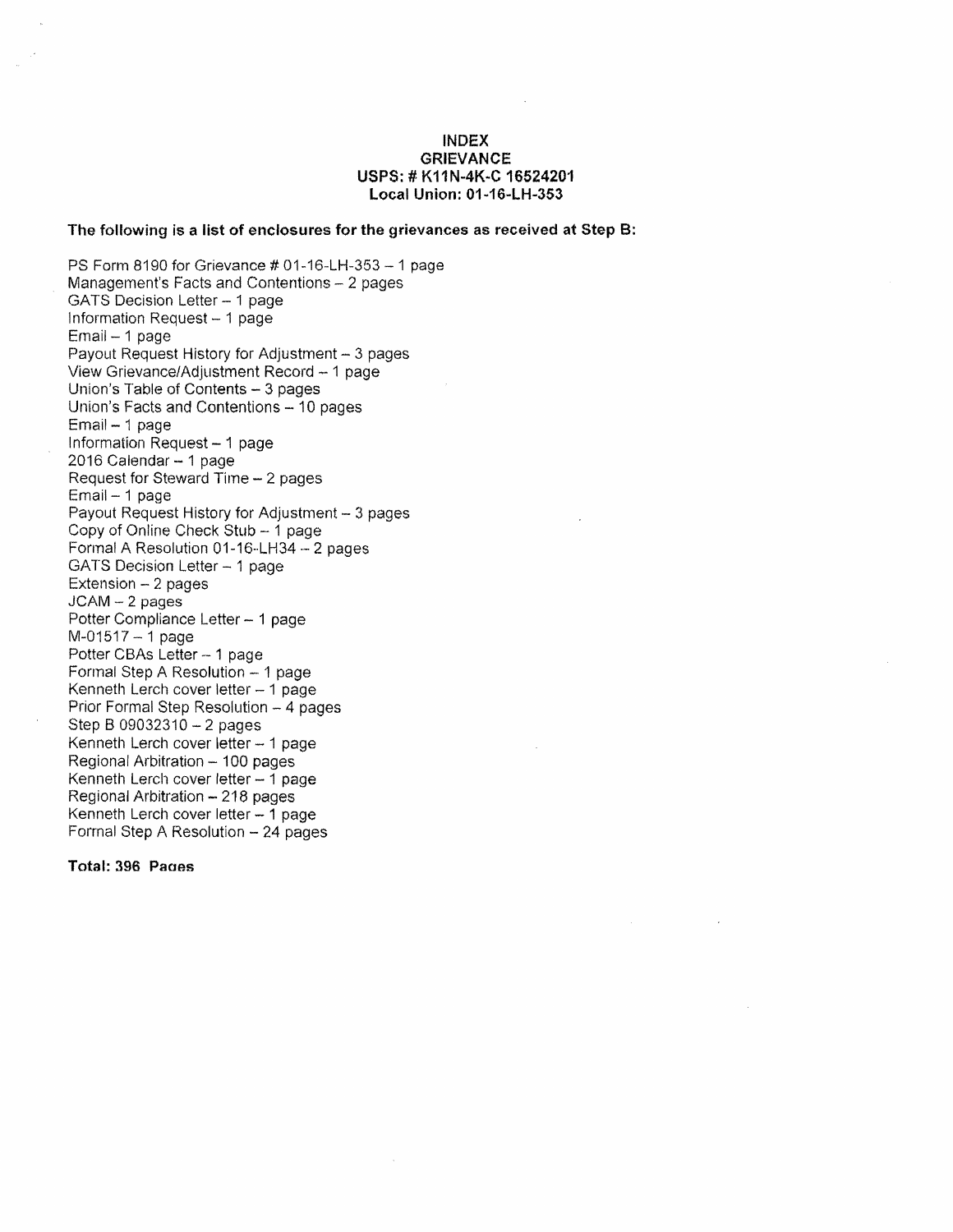# **Payout Request History for Grievance** 16524201

### no data

### **Not Processed By Payroll**

- $\triangledown$  New (Not yet sent to Payroll)
- $\boxtimes$  Pending (Not back from Payroll)
- ☑ Submitted (Received acknowledgment from Payroll, awaiting processing)

< Back

## **Payroll Processed**

Paid (Back from Payroll without error)

 $\triangledown$  Payroll Error (Back from Payroll with error)

Show History

### **New, Pending and Submitted Requests**

| <b>Status</b> | GATS App<br>Code  Seq |                         | <b>Request</b><br><b>Amount</b> | Last<br><b>Name</b>  | <b>First</b><br>Name | <b>SSN</b> | PP                        | <b>Relevant Requested</b><br>By | <b>Date</b><br>Requeste |
|---------------|-----------------------|-------------------------|---------------------------------|----------------------|----------------------|------------|---------------------------|---------------------------------|-------------------------|
| New           |                       | 2                       |                                 | \$1,320.00 PAQUETTE  | <b>STEPHEN</b>       | 7215       | PP <sub>5</sub><br>FY2016 | TY00PB                          | 08/16/201               |
| New           |                       | 2                       | \$1,320.00 SNYDER               |                      | LISA                 | 9554       | PP5<br>FY2016             | TY00PB                          | 08/16/201               |
| New           |                       | 2                       |                                 | \$1,320.00 LECOMPTE  | <b>EARLENE</b>       | 7340       | PP <sub>5</sub><br>FY2016 | TY00PB                          | 08/16/201               |
| New           |                       | 2                       | \$1,320.00 BARNES               |                      | <b>JAMES</b>         | 7292       | PP5<br>FY2016             | TY00PB                          | 08/16/201               |
| <b>New</b>    |                       | $\overline{2}$          | \$1,320.00 BARNES               |                      | <b>GEOFFREY</b>      | 7293       | PP5<br>FY2016             | TY00PB                          | 08/16/201               |
| New           |                       | $\overline{\mathbf{2}}$ | \$1,320.00 LONG                 |                      | <b>PRESTON</b>       | 4499       | PP5<br>FY2016             | TY00PB                          | 08/16/201               |
| New           |                       | 2                       |                                 | \$1,320.00 HAMILTON  | DONALD               | 3507       | PP <sub>5</sub><br>FY2016 | TY00PB                          | 08/16/201               |
| New           |                       | 2                       | \$1,320.00 EYLER                |                      | MARK                 | 5739       | PP <sub>5</sub><br>FY2016 | TY00PB                          | 08/16/201               |
| New           |                       | 2                       | \$1,320.00 HAINES               |                      | <b>KENNITH</b>       | 6129       | PP5<br>FY2016             | TY00PB                          | 08/16/201               |
| New           |                       | 2                       |                                 | \$1,320.00 WINPIGLER | <b>DALE</b>          | 3450       | PP <sub>5</sub><br>FY2016 | TY00PB                          | 08/16/201               |
| <b>New</b>    |                       | 2                       |                                 | \$1,320.00 THOMPSON  | RAYMOND              | 6038       | PP <sub>5</sub><br>FY2016 | TY00PB                          | 08/16/201               |
| <b>New</b>    |                       | 2                       |                                 | \$1,320.00 BROMFIELD | ANITA                | 1338       | PP <sub>5</sub><br>FY2016 | TY00PB                          | 08/16/201               |
| New           |                       | 2                       | \$1,320.00 ODEN                 |                      | <b>DUANE</b>         | 2123       | PP5<br>FY2016             | TY00PB                          | 08/16/201               |
| New           |                       | 2                       | \$1,320.00 MOORE                |                      | <b>ROBIN</b>         | 1577       | PP5<br>FY2016             | TY00PB                          | 08/16/201               |
| New           |                       | 2                       |                                 | \$1,320.00 DETROW    | <b>JOHN</b>          | 5979       | PP5<br>FY2016             | TY00PB                          | 08/16/201               |
|               |                       |                         |                                 |                      |                      |            |                           |                                 |                         |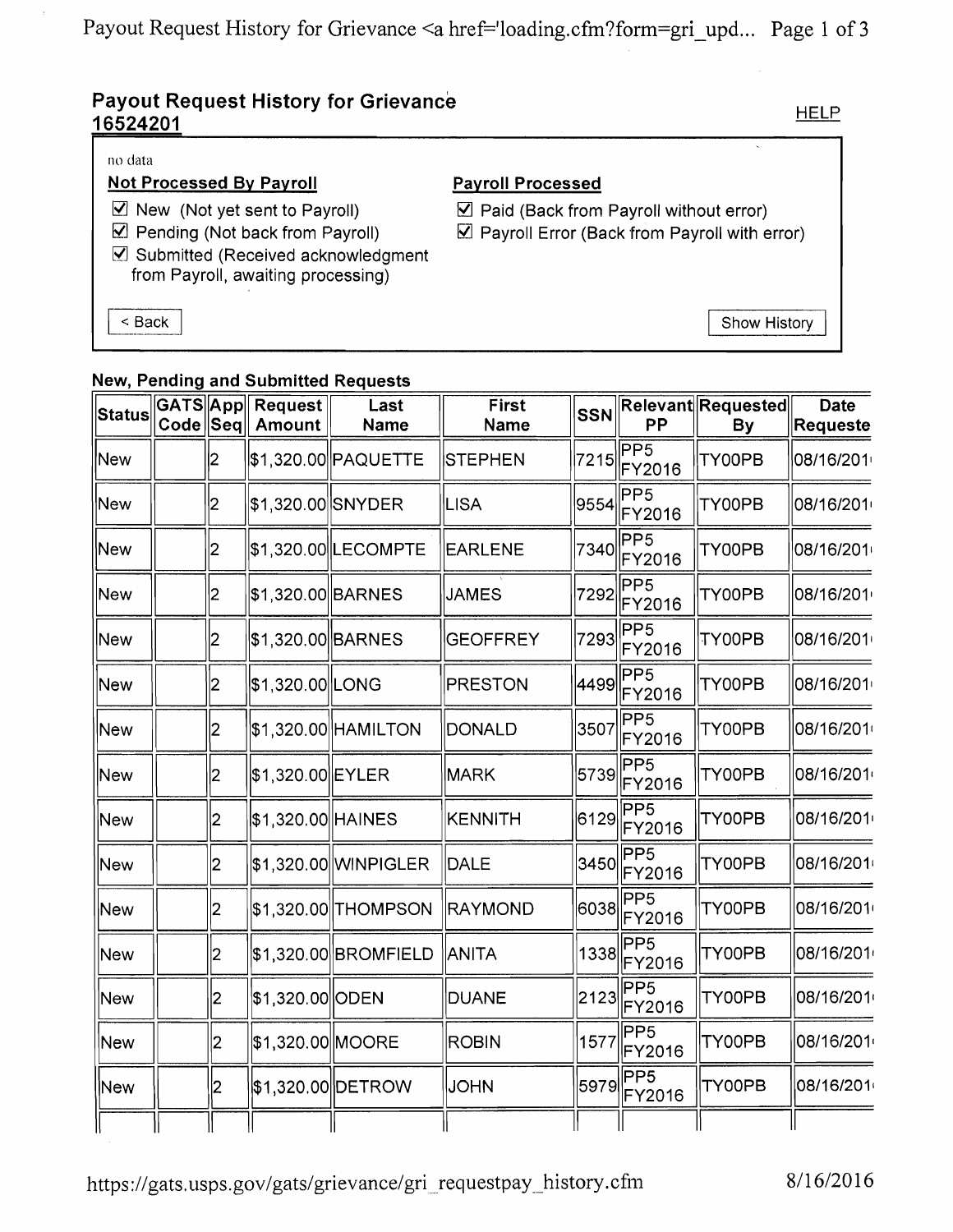| Payout Request History for Grievance <a href='loading.cfm?form=gri_upd Page 2 of 3</td> <td></td> <td></td> |  |  |
|-------------------------------------------------------------------------------------------------------------|--|--|

| New        | 12             |                    | \$1,320.00 TYERYAR            | <b>KENNETH</b>   | 7960 PP5 | FY2016                                        | <b>TY00PB</b> | 108/16/201 |
|------------|----------------|--------------------|-------------------------------|------------------|----------|-----------------------------------------------|---------------|------------|
| New        | 2              |                    | \$1,320.00 REISSMAN           | <b>MITCHELL</b>  | 2020     | PP <sub>5</sub><br>FY2016                     | TY00PB        | 08/16/201  |
| New        | 2              | \$1,320.00 MOLINA  |                               | <b>JOSE</b>      | 5785     | PP <sub>5</sub><br>FY2016                     | TY00PB        | 08/16/201⊧ |
| New        | 2              | \$1,320.00 MYERS   |                               | <b>TIMOTHY</b>   | 4518     | PP <sub>5</sub><br>FY2016                     | TY00PB        | 08/16/201  |
| New        | 2              | \$1,320.00 WOLFE   |                               | <b>CATHERINE</b> | 7666     | PP <sub>5</sub><br>FY2016                     | TY00PB        | 08/16/201  |
| New        | 2              |                    | \$1,320.00 EDWARDS            | EARL             | 3508     | PP <sub>5</sub><br>FY2016                     | TY00PB        | 08/16/201  |
| New        | 2              | \$1,320.00 SMITH   |                               | DAVID            | 9447     | PP <sub>5</sub><br>FY2016                     | TY00PB        | 08/16/201  |
| New        | 2              | \$1,320.00 NALLY   |                               | PAUL             | 1802     | PP <sub>5</sub><br>FY2016                     | TY00PB        | 08/16/201  |
| New        | 2              | \$1,320.00 JONES   |                               | <b>ETHEL</b>     | 0636     | PP <sub>5</sub><br>FY2016                     | TY00PB        | 08/16/201  |
| <b>New</b> | 2              | \$1,320.00 FLIPPO  |                               | TERRY            | 9757     | PP <sub>5</sub><br>FY2016                     | TY00PB        | 08/16/201  |
| New        | 2              |                    | \$1,320.00 ABRECHT            | <b>GRAYSON</b>   | 3122     | PP <sub>5</sub><br>FY2016                     | TY00PB        | 08/16/201  |
| New        | 2              | \$1,320.00 VARNER  |                               | <b>GARY</b>      | 5030     | PP <sub>5</sub><br>FY2016                     | TY00PB        | 08/16/201  |
| New        | $\overline{2}$ | \$1,320.00  GAMBLE |                               | <b>THOMAS</b>    | 4260     | PP <sub>5</sub><br>FY2016                     | TY00PB        | 08/16/201  |
| New        | 2              | \$1,320.00 LANDIS  |                               | <b>BOYCE</b>     | 9379     | PP <sub>5</sub><br>FY2016                     | TY00PB        | 08/16/201  |
| New        | 2              |                    | \$1,320.00 HENNESSEY LAURA    |                  | 5600     | PP <sub>5</sub><br>FY2016                     | TY00PB        | 08/16/201  |
| <b>New</b> | 2              |                    | \$1,320.00 SEREMETH           | ROBERT           |          | 7596 PP5<br>FY2016                            | TY00PB        | 08/16/201  |
| New        | 2              | \$1,320.00 GESELL  |                               | <b>CATRIONA</b>  |          | PP <sub>5</sub><br>$1328$ $F\overline{Y}2016$ | TY00PB        | 08/16/201  |
| New        | 2              |                    | \$1,320.00  VONGARREL  CONRAD |                  | 1968     | PP <sub>5</sub><br>FY2016                     | TY00PB        | 08/16/201  |
| New        | 2              | \$1,320.00         | DEL<br>COSTELLO               | <b>JANICE</b>    | 2099     | PP5<br>FY2016                                 | TY00PB        | 08/16/201  |
| New        | 2              | \$1,320.00 HARDY   |                               | <b>RONNIE</b>    | 5821     | PP <sub>5</sub><br>FY2016                     | TY00PB        | 08/16/201  |
| New        | 2              | \$1,320.00 SCOTT   |                               | <b>RAMONT</b>    | 6428     | PP <sub>5</sub><br>FY2016                     | TY00PB        | 08/16/201  |
| New        | 2              |                    | \$1,320.00 NGUYEN             | <b>HUNG</b>      | 2768     | PP <sub>5</sub><br>FY2016                     | TY00PB        | 08/16/201  |
| <b>New</b> | 2              |                    | \$1,320.00  MORRISSEY   IAN   |                  | 8073     | PP5<br>FY2016                                 | TY00PB        | 08/16/201  |
| New        | 2              |                    | \$1,320.00 EVERHART           | <b>DONNA</b>     | 4000     |                                               | TY00PB        | 08/16/201  |